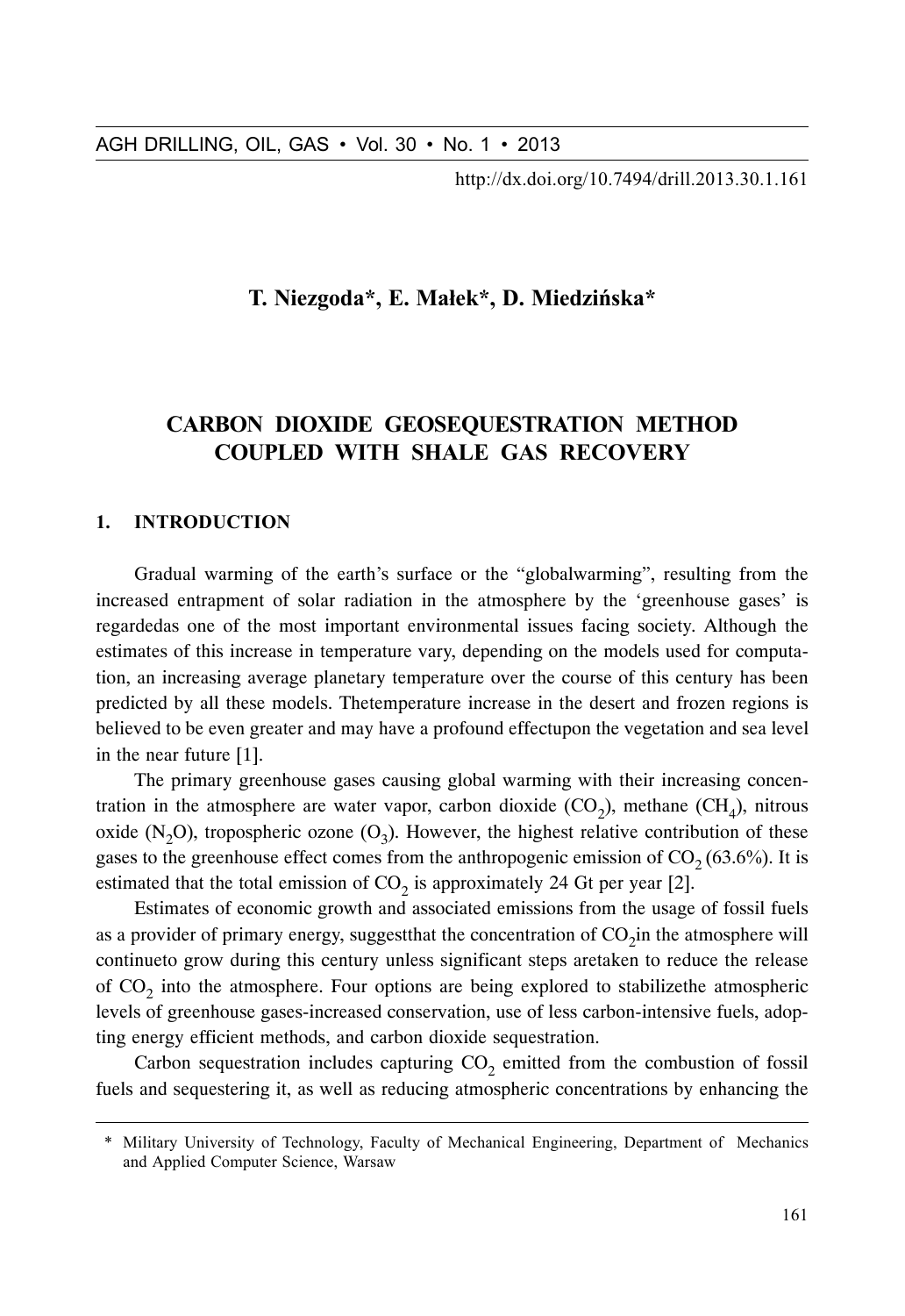uptake of  $CO<sub>2</sub>$  through natural sinks (e.g. forests, oceans, microorganisms). It is believed that carbon sequestration will enable the continued use of fossil fuels in energy systems without (or with reduced) emission of  $CO<sub>2</sub>$  [1].

Carbon dioxide capture and storage (CCS) is a set of technologies for the capture of  $CO<sub>2</sub>$ , its transport to a storage location, and its geosequestration (Fig. 1) [3].



**Fig. 1.** Stages of geological sequestration  $CO<sub>2</sub>$  [3]

For the purpose of  $CO<sub>2</sub>$  sequestration can be used the natural environment, such as the Earth's ecosystem, the deep geological structures and oceans.

The main methods of  $CO<sub>2</sub>$  sequestration are as follows:

- terrestrial ecosystems imprisonment sequestration in plants,
- sequestration in the ocean,
- mineral sequestration,
- geological sequestration [3].

Geological sequestration or underground storage of  $CO<sub>2</sub>$ , is one of the several possible solutions for carbon sequestration. Possible sites include deep unmineable coal seams, depleted oil and gas reservoirs, deep saline aquifers, abandoned and sealed mines, and so on. Among the possible geological sequestration options, storage within the deep unmineable coal seams offers one of the mostattractive sites mainly on account of two reasons. First, coals exhibit a very high affinity for  $CO<sub>2</sub>$ , and second, the availability of huge coal resources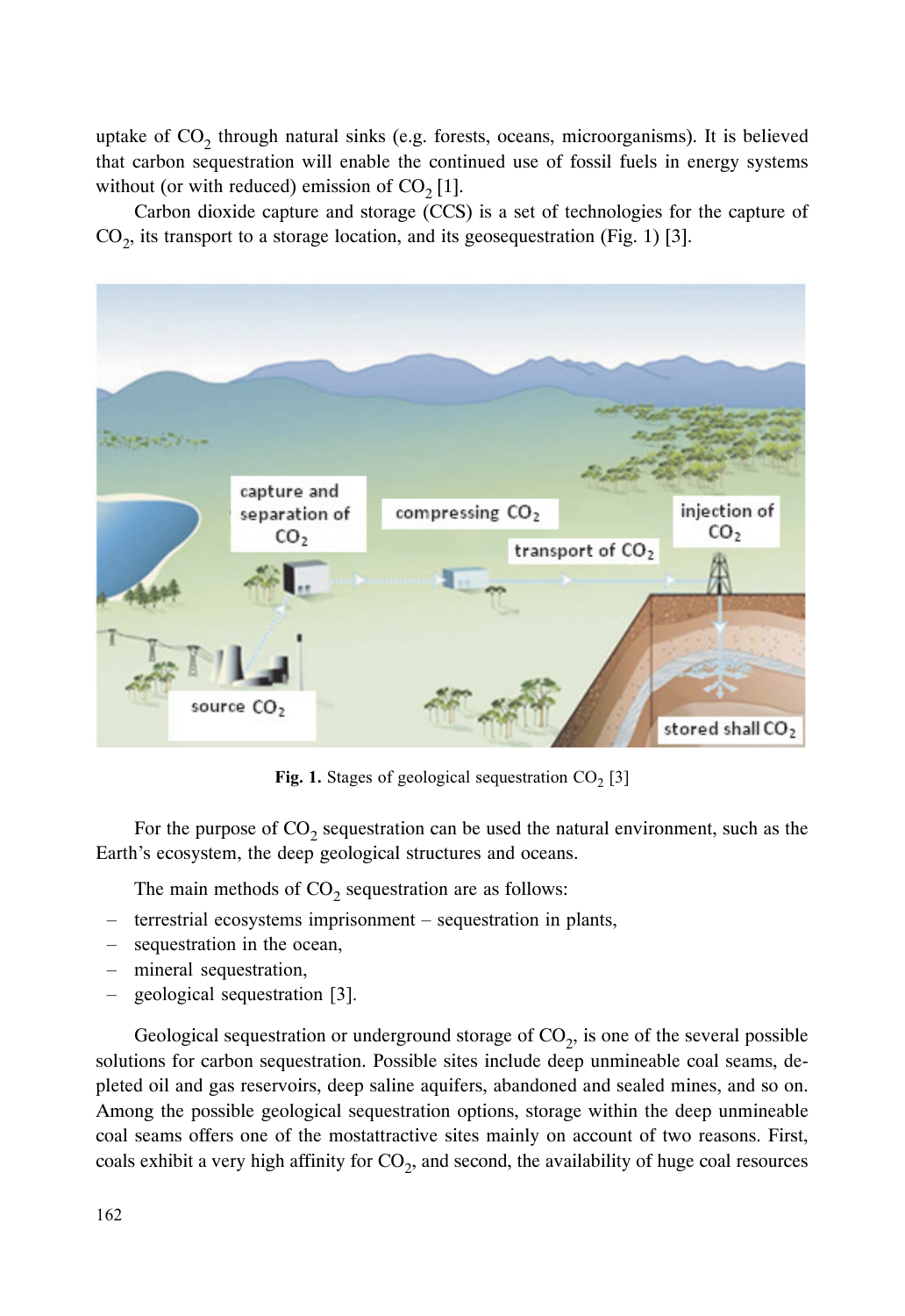around the world especially inthe same area as that of large fossil-fuel fired electric power generating stations.

Coals can store huge volumes of gases such as  $CO<sub>2</sub>$  or  $CH<sub>4</sub>$ , in a sorbed state, within the vast internal surfaces of micropores present within the coal matrix. Methane sorbed within the coal matrix, known as coalbed methane (CBM), serves as one of the important sources of clean energy throughout the world.

Geological sequestration assumes storage of  $CO<sub>2</sub>$  in deep and permeable rocks, covered with impermeable tracks. Following underground storage space are considered: deep water levels, oil and gas deposits, deep and not exploited coalbeds.

Several conditions must be complied that can be geological storage of  $CO<sub>2</sub>$  application (Herzog, Golomb 2004):

- the storage period should be long preferably several hundred or more years,
- storage costs, including the cost of transport from the source to the storage area should be minimized,
- the risk of accidents should be eliminated,
- environmental impact should be minimal [3].

## )-METHOD OF CARBON DIOXIDE UNDERGROUND STORAGE **COUPLED WITH SHALE GAS RECOVERY**

The presented method of carbon dioxide underground storage coupled with shalegas recovery (Fig. 2) was submitted by Military University as patent no P.398228.

The method of the shale gas recovery coupled with  $CO<sub>2</sub>$  sequestration from the horizontal small-diameter wellbores made in single vertical wellbore was the subject of the proposed innovation.

The steps of the proposed method are presented below:

- 1. Firstly the horizontal wellbores have to be specially prepared in the shale gas deposit situated between solid rock beds (Fig. 2a). The existing horizontal wellbores can be also used.
- 2. Then the horizontal small-diameter wellbores are made circumferentially in a single vertical wellbore at a few depths (Fig. 2b).
- 3. The shale rock in the deepest wellbore can be initially perforated with the use of e.g. quasi-cumulative explosives. The upper not perforated horizontal wellbores are closed with the use of pins or valves. The elastic or half-elastic isolated or pre-cooled pipelines are installed in the open horizontal wellbores (Fig. 2c).
- 4. Then liquid cooled  $CO<sub>2</sub>$  is injected to the shale gas reservoir with the use of cryogenic pump. During the injection the pipelines are progressively pull out from the horizontal wellbores for the precise filling of fractures. The  $CO_2$  injection process is finished after total pipeline pulling out (Fig. 2d). The  $CO_2$  injection process needs a continuous control of the temperature and pressure in the wellbore.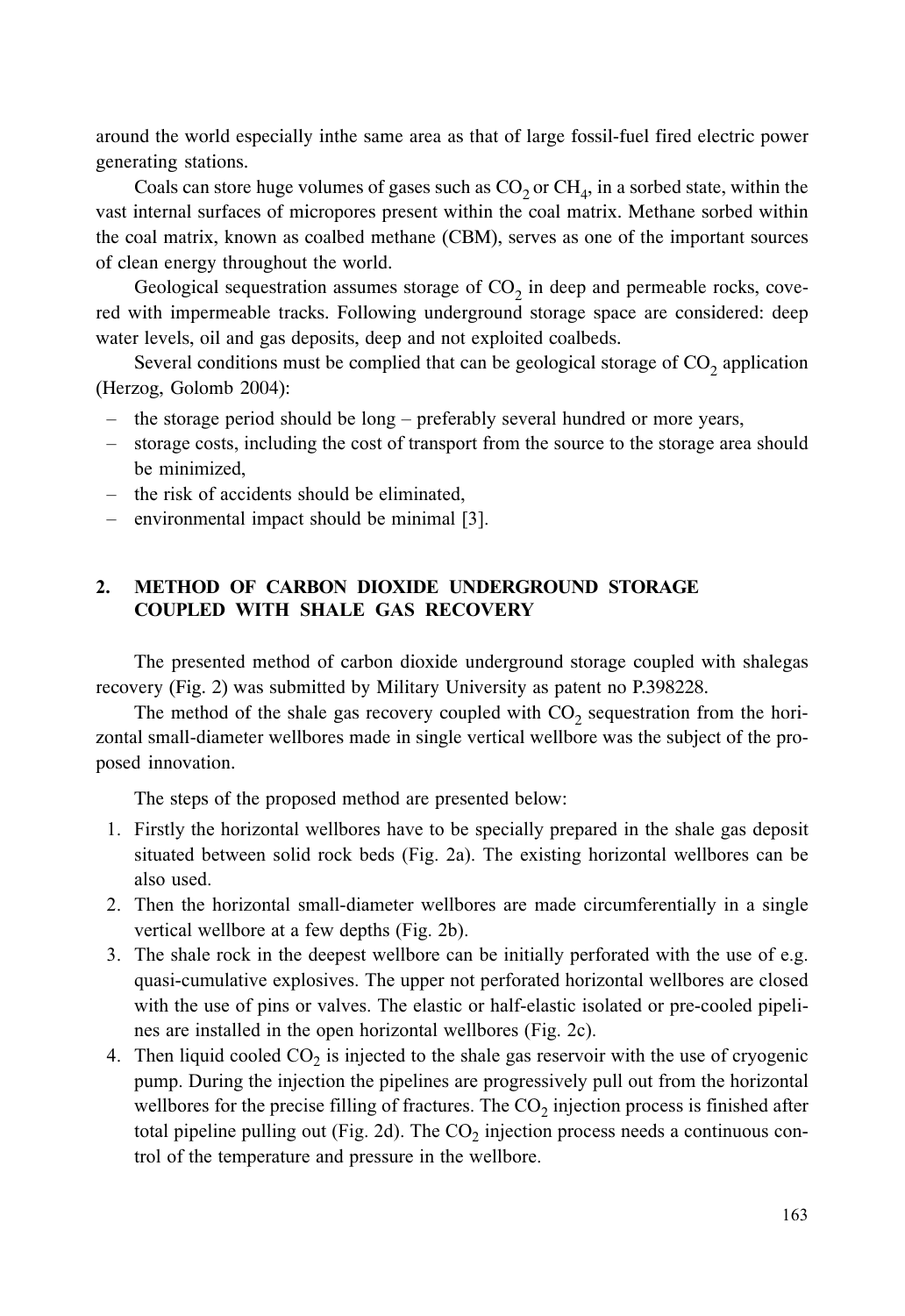- 5. Theo pen wellbores are closed with pins or valves controlled from surface. The thermodynamical process of heating cooled liquid  $CO<sub>2</sub>$  in the reservoir is started. The process adsorption of  $CO_2$  and desorption of  $CH_4$  can last about 2 weeks (Fig. 2e). The temperature and pressure in the reservoir are controlled with the special set of sensors.
- 6. The upper not perforated horizontal wellbores are opened. The recovery of the shale gas can be carried out intrinsically (Fig. 2f). The whole process can be repeated for upper wellbores.



Fig. 2. Scheme of method of gas shale fracturing and gas recovery coupled with carbon dioxide storage

#### $3.$ EXPERIMENTAL AND ANALYTICAL VERIFICATION OF THE METHOD

The method was verified on the base of analytical and experimental research.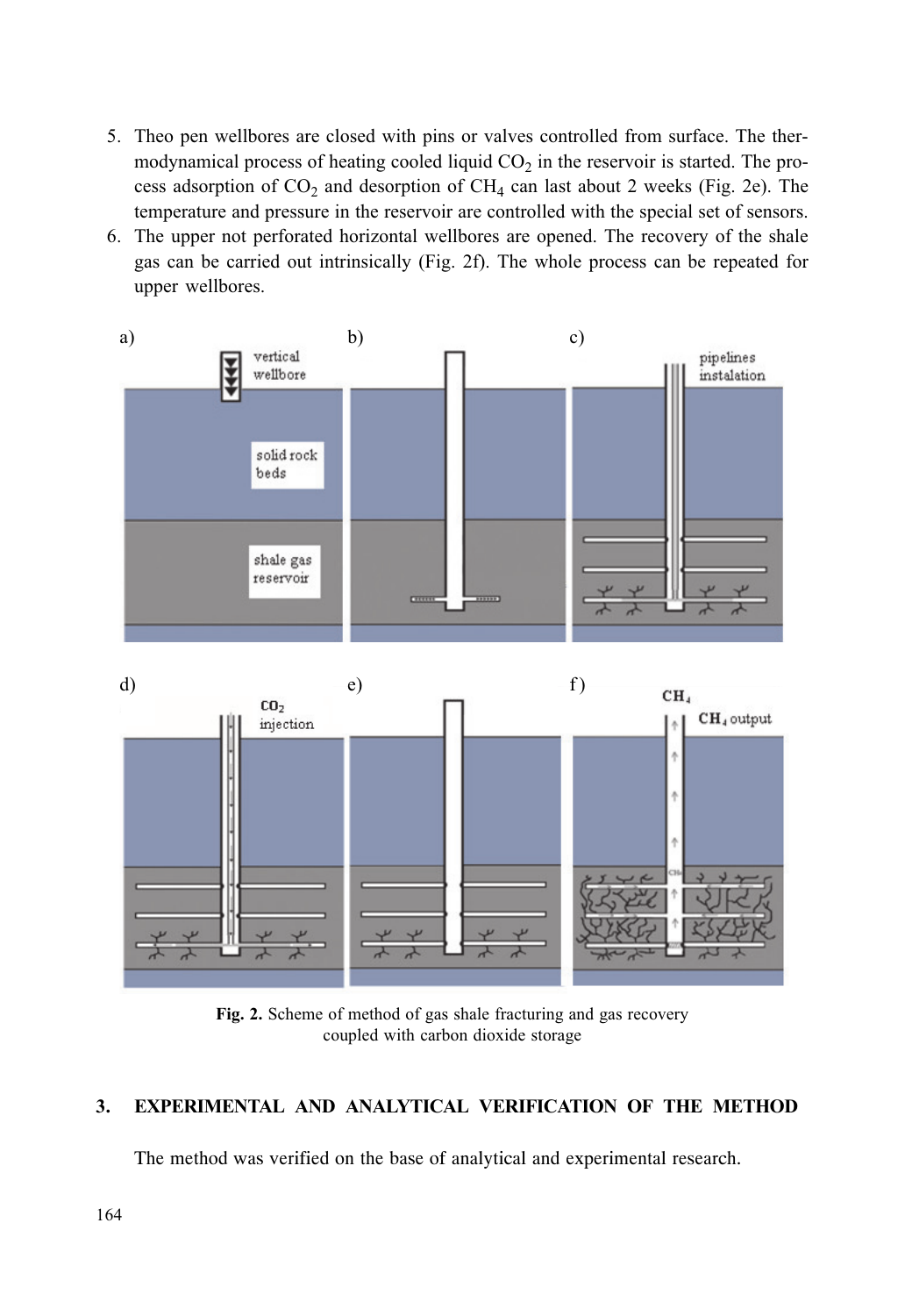The value of shale gas tensile strength can it varies between 3 and 18 MPa (depending of the shale deposit location) under the standard pressure. So if the pressure of  $CO<sub>2</sub>$  after heating in the deposit reaches that value, the method will be assumed to be correct.

The calculations were carried out with the use of REFPROP (Reference Properties) computer code developed by National Institute of Science and Technology (NIST). The code calculates the thermodynamic and transport properties of industry fluids and their mixtures with special consideration of cooling agents and hydrocarbons [4].

In the presented analysis, the equation of state used Span-Wagner.

The Span-Wagner equation of state was applied for  $CO<sub>2</sub>$  thermodynamic behavior description. The equation is an *empirical* representation of the fundamental equation of Helmholtz energy. Usually the dimensionless function of Helmholz energy  $\varphi = a/(RT)$  dividend into an ideal gas part  $\varphi^0$  and residual part  $\varphi^{\text{r}}$  [5] is used:

$$
\varphi(\tau,\delta) = \varphi^0(\tau,\delta) + \varphi^{\tau}(\tau,\delta)
$$
\n(1)

where:

τ – inverse of reduced temperature  $τ = T_c/T$ ,

δ – reduced temperature  $δ = ρ/ρ<sub>c</sub>$ ,

 $T_c$  and  $\rho_c$  – temperature and density at critical point.

The calculations performed for two states of liquid CO<sub>2</sub>:  $(-40^{\circ}C, 2 \text{ MPa})$  i  $(20^{\circ}C, 20^{\circ}C, 20^{\circ})$ 7 MPa). The analytical calculations results were presented in Figure 3. On the base of those results it can be concluded that the final value of heated  $CO<sub>2</sub>$  exceeded the value of shale rock tensile strength (212 MPa for starting point  $-40^{\circ}$ C, 2 MPa and 58 MPa for starting point  $20^{\circ}$ C, 7 MPa) and can cause its damage. In both cases was achieved the minimum pressure required for the cracking of the rock.



Fig. 3. Comparison of analytical and experimental tests of  $CO<sub>2</sub>$  heating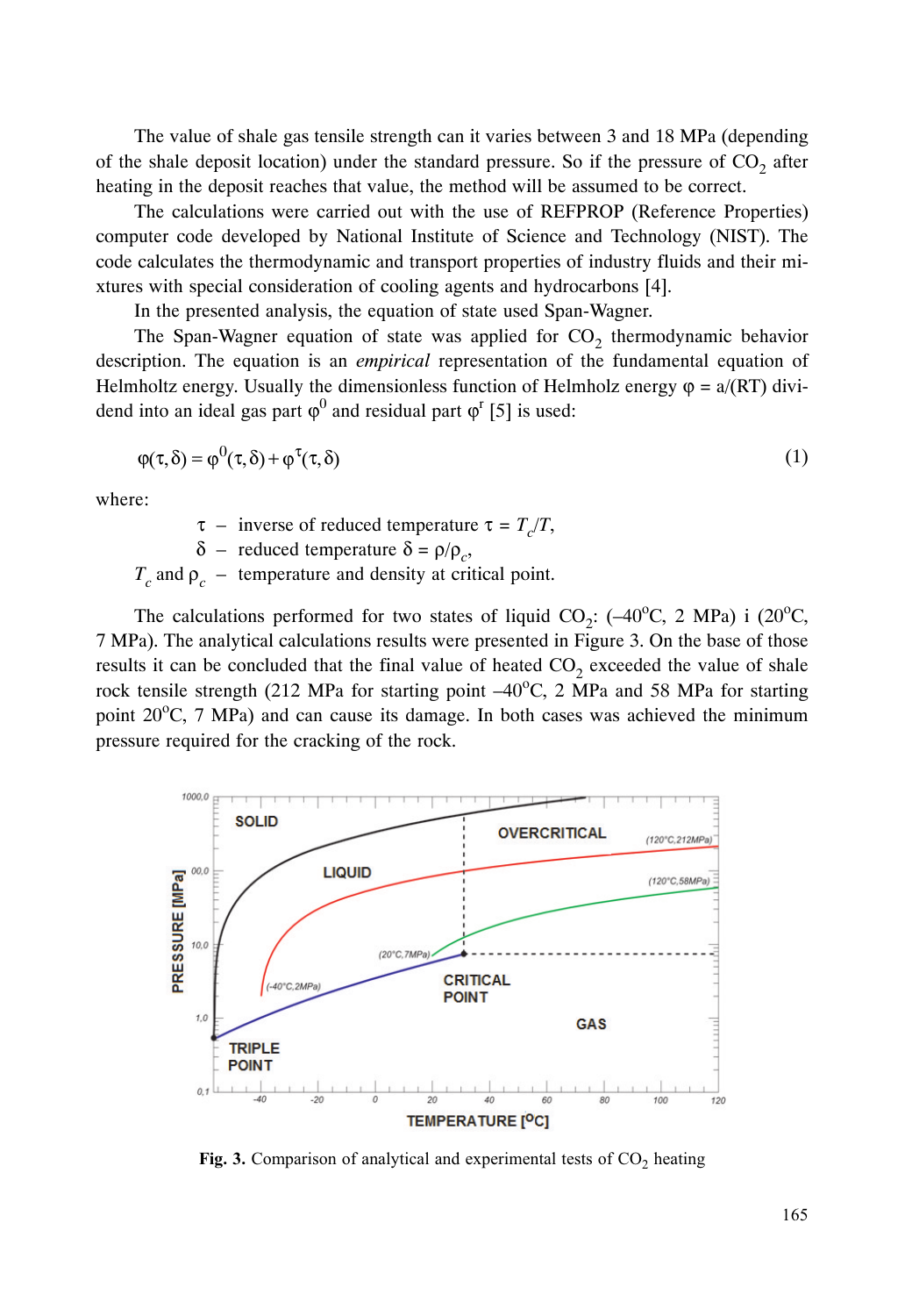heating process was carried out. The  $CO<sub>2</sub>$  was used in the form of solid dry ice. It was heated in the closed pressure tank from the temperature of  $23^{\circ}$ C to  $97^{\circ}$ C. The temperature was measured with the use of cable sensor and pressure was measured with the use of extensometric tensor. The research equipment was presented in Figure 4.



Fig. 4. Research equipment for  $CO<sub>2</sub>$  thermodynamic behavior testing

The comparison of both analytical and experimental tests was shown in Figure 5. The results showed good compatibility what proved the correctness of analytical method.



Fig. 5. Comparison of analytical and experimental tests of  $CO<sub>2</sub>$  heating